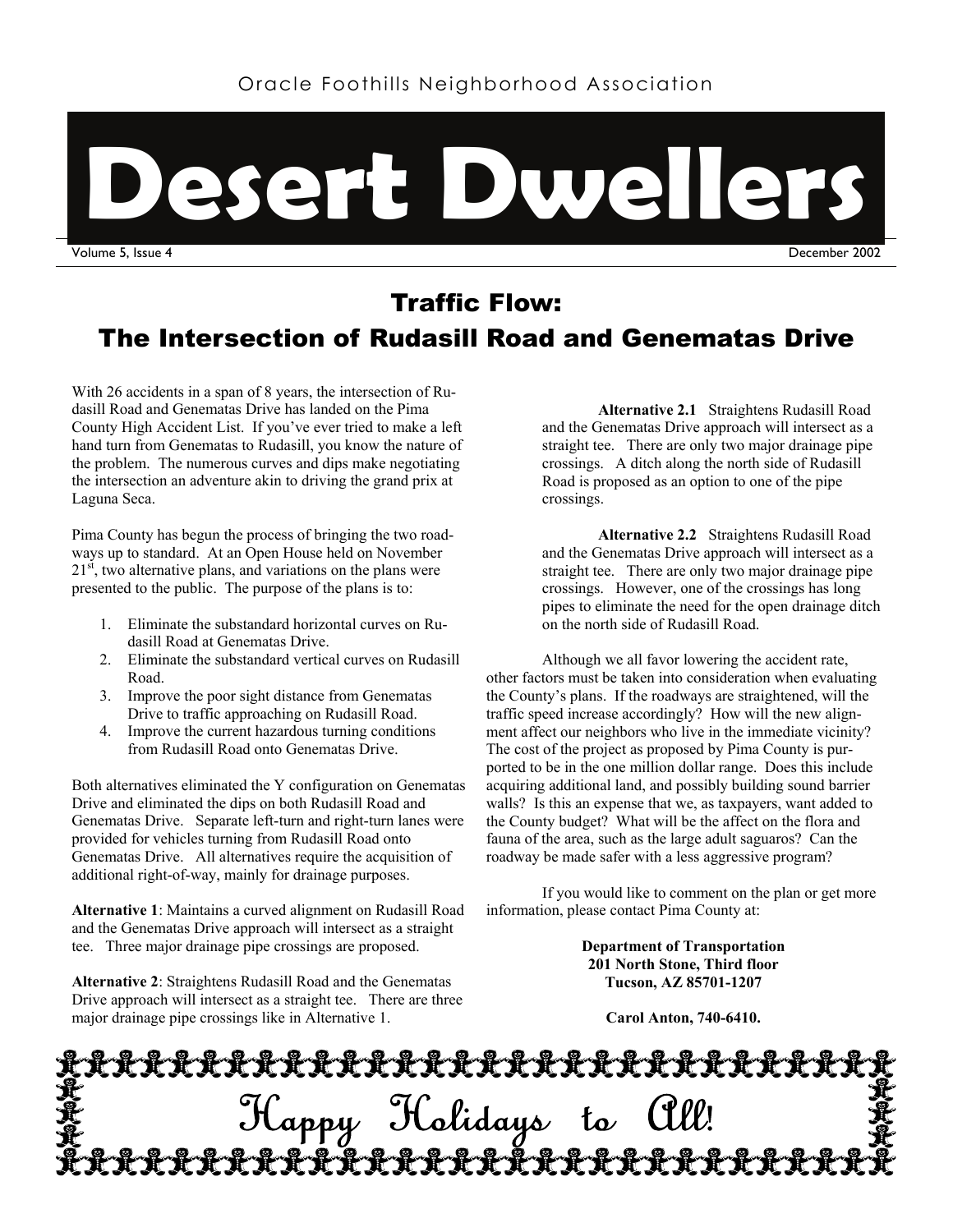Τ

| <b>Financial Statement</b><br>January 1, 2002 through December 9, 2002<br>Current<br>Transactions<br>Transactions<br>Year to Date<br>including<br>as of 12/09/2002<br>$1/01 - 9/21/02$<br>9/22-12/09/02<br>mail<br>Ordinary Income/Expense<br>Income<br><b>Contributions Income</b><br>50<br>50<br><b>MAIL</b><br><b>Membership Dues</b><br>3165<br>3715<br>550<br><b>THEFT</b><br>2003 Dues<br>100<br>100<br>has oc-<br>Total Income<br>550<br>3865<br>3315<br>curred nu-<br>Expense<br>time in our<br><b>Annual Board Meeting</b><br>28<br>28<br>neighbor-<br>Insurance<br>402<br>402<br>hood.<br><b>Licenses and Permits</b><br>10<br>10<br>99<br>34<br>65<br><b>Monument Expense</b><br>Don't be a<br>1121<br>Picnic<br>1121<br>victim.<br>Postage<br>41<br>41<br>248<br>189<br>437<br>Printing and Reproduction<br>Rent<br>100<br>100<br>Website<br>80<br>180<br>259<br>and re-<br><b>Total Expense</b><br>1014<br>1483<br>2497<br>trieve your<br>Net Revenue (Expense)<br>(933)<br>1368<br>2301<br>incoming<br>mail as<br>Beginning Cash<br>3051<br>5352 | <b>Oracle Foothills Neighborhood Association</b> |      |      | <b>CAUTION!</b>                       |
|----------------------------------------------------------------------------------------------------------------------------------------------------------------------------------------------------------------------------------------------------------------------------------------------------------------------------------------------------------------------------------------------------------------------------------------------------------------------------------------------------------------------------------------------------------------------------------------------------------------------------------------------------------------------------------------------------------------------------------------------------------------------------------------------------------------------------------------------------------------------------------------------------------------------------------------------------------------------------------------------------------------------------------------------------------------|--------------------------------------------------|------|------|---------------------------------------|
|                                                                                                                                                                                                                                                                                                                                                                                                                                                                                                                                                                                                                                                                                                                                                                                                                                                                                                                                                                                                                                                                |                                                  |      |      | This is a<br>busy time<br>of year for |
|                                                                                                                                                                                                                                                                                                                                                                                                                                                                                                                                                                                                                                                                                                                                                                                                                                                                                                                                                                                                                                                                |                                                  |      |      | everyone,                             |
|                                                                                                                                                                                                                                                                                                                                                                                                                                                                                                                                                                                                                                                                                                                                                                                                                                                                                                                                                                                                                                                                |                                                  |      |      |                                       |
|                                                                                                                                                                                                                                                                                                                                                                                                                                                                                                                                                                                                                                                                                                                                                                                                                                                                                                                                                                                                                                                                |                                                  |      |      | thieves.                              |
|                                                                                                                                                                                                                                                                                                                                                                                                                                                                                                                                                                                                                                                                                                                                                                                                                                                                                                                                                                                                                                                                |                                                  |      |      |                                       |
|                                                                                                                                                                                                                                                                                                                                                                                                                                                                                                                                                                                                                                                                                                                                                                                                                                                                                                                                                                                                                                                                |                                                  |      |      |                                       |
|                                                                                                                                                                                                                                                                                                                                                                                                                                                                                                                                                                                                                                                                                                                                                                                                                                                                                                                                                                                                                                                                |                                                  |      |      |                                       |
|                                                                                                                                                                                                                                                                                                                                                                                                                                                                                                                                                                                                                                                                                                                                                                                                                                                                                                                                                                                                                                                                |                                                  |      |      |                                       |
|                                                                                                                                                                                                                                                                                                                                                                                                                                                                                                                                                                                                                                                                                                                                                                                                                                                                                                                                                                                                                                                                |                                                  |      |      | merous                                |
|                                                                                                                                                                                                                                                                                                                                                                                                                                                                                                                                                                                                                                                                                                                                                                                                                                                                                                                                                                                                                                                                |                                                  |      |      |                                       |
|                                                                                                                                                                                                                                                                                                                                                                                                                                                                                                                                                                                                                                                                                                                                                                                                                                                                                                                                                                                                                                                                |                                                  |      |      |                                       |
|                                                                                                                                                                                                                                                                                                                                                                                                                                                                                                                                                                                                                                                                                                                                                                                                                                                                                                                                                                                                                                                                |                                                  |      |      |                                       |
|                                                                                                                                                                                                                                                                                                                                                                                                                                                                                                                                                                                                                                                                                                                                                                                                                                                                                                                                                                                                                                                                |                                                  |      |      |                                       |
|                                                                                                                                                                                                                                                                                                                                                                                                                                                                                                                                                                                                                                                                                                                                                                                                                                                                                                                                                                                                                                                                |                                                  |      |      |                                       |
|                                                                                                                                                                                                                                                                                                                                                                                                                                                                                                                                                                                                                                                                                                                                                                                                                                                                                                                                                                                                                                                                |                                                  |      |      |                                       |
|                                                                                                                                                                                                                                                                                                                                                                                                                                                                                                                                                                                                                                                                                                                                                                                                                                                                                                                                                                                                                                                                |                                                  |      |      | Take your                             |
|                                                                                                                                                                                                                                                                                                                                                                                                                                                                                                                                                                                                                                                                                                                                                                                                                                                                                                                                                                                                                                                                |                                                  |      |      | mail to the                           |
|                                                                                                                                                                                                                                                                                                                                                                                                                                                                                                                                                                                                                                                                                                                                                                                                                                                                                                                                                                                                                                                                |                                                  |      |      | Post Office,                          |
|                                                                                                                                                                                                                                                                                                                                                                                                                                                                                                                                                                                                                                                                                                                                                                                                                                                                                                                                                                                                                                                                |                                                  |      |      |                                       |
|                                                                                                                                                                                                                                                                                                                                                                                                                                                                                                                                                                                                                                                                                                                                                                                                                                                                                                                                                                                                                                                                |                                                  |      |      |                                       |
|                                                                                                                                                                                                                                                                                                                                                                                                                                                                                                                                                                                                                                                                                                                                                                                                                                                                                                                                                                                                                                                                |                                                  |      |      | soon as                               |
|                                                                                                                                                                                                                                                                                                                                                                                                                                                                                                                                                                                                                                                                                                                                                                                                                                                                                                                                                                                                                                                                | <b>Ending Cash</b>                               | 5352 | 4419 | possible.                             |

### **Meet your new Officers**

At the Annual Meeting in September, OFNA members elected a new Board of Directors. The Board then elected officers from among themselves at their first meeting. Let me introduce the officers for the 2002-2003 year:

> **President ~ Jay DeAngeli Vice President ~ Sandy Elder Secretary ~ Liz Bernays Treasurer ~ Roger Felty**

Other Board Members are: **John Battaile, Bill Broyles, Sig Eisner, Kim Peterson, Julie Roth, Tom Scarborough, Barbara Schuessler, Don Stier and Vera Uyehara**. All contact information is listed on page 8. Please feel free to contact the officers, or any board member, with your questions or concerns.

**Please go to the OFNA website, www.ofna.org for minutes of the Annual Meeting.**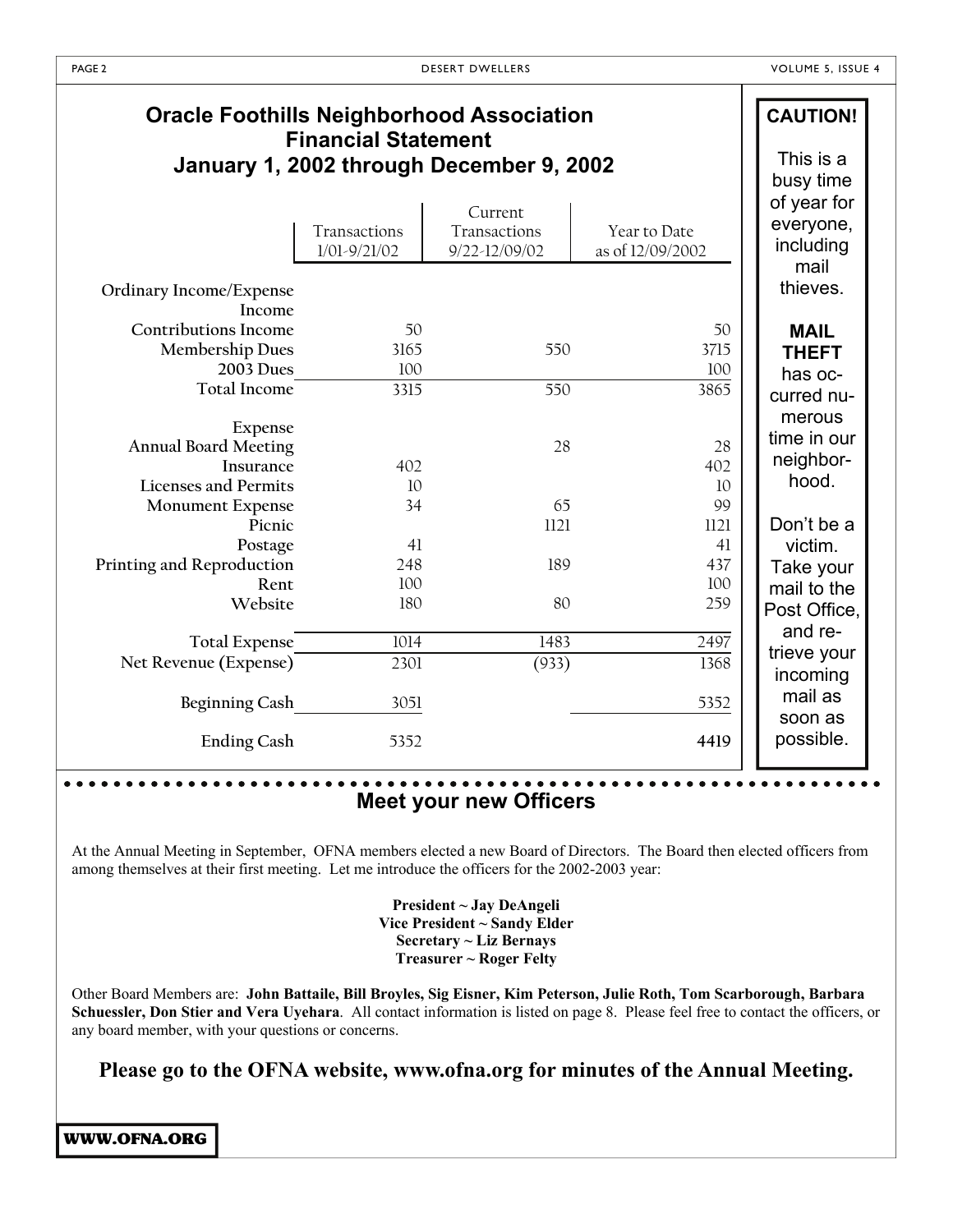

OFNA Website

# New OFNA Member's Area Announced!!

By Don Stier, OFNA Web Page Administrator

Greetings from your **OFNA.org** webmaster! I'd like to share some details of recent changes to the OFNA web site, and invite all OFNA members to participate.

A new area of the web site is being developed which I hope will be of special interest to the OFNA community. I plan to add several new features to this area in the months ahead. Some parts of this area will be available to registered OFNA Members only. And hopefully, most of the content will have been submitted to the web site by your OFNA neighbors.

Neighborhood Directory: The first item we added to the member's area was a signup form for the upcoming Neighborhood Directory. Vera Uyehara is compiling an OFNA directory, which will be distributed in printed form. This directory will also appear on the web site, but can only be seen by registered OFNA members. Further, the online version will only list members who have agreed to be included in the online version when the signup form was submitted.

**Neighborhood News:** Are you planning a yard sale? Do you want to tell the neighborhood about an upcoming special event? Do you have something to sell, or a service to share? Or is there just some information you want pass along to your OFNA neighbors? The "news and announcements" section can help.

This is a *free* service, and any registered OFNA member may add items to this area. Items have been grouped into 4 categories: "Events", "Classified Ads", "Announcements", and "Services". To add an item, click the *"Submit a news item"* link.

**Access to the Members-only features:** I've used the phrase "registered OFNA member"; what does this mean? For some features, the web site only grants access to OFNA members. To determine whether you are in OFNA, you must first "sign in". You will see the sign-in page the first time you try to access a restricted feature.

The sign-in process uses your email address and a password. The web site uses your email address ONLY to validate that you are an OFNA member (it will not be shared or distributed). If the web site already has your email address in its list of OFNA members, then the first time you try to sign in, we will automatically email a password to you. Once you receive the password (it should take less than a minute), you can continue with the sign-in process. If we don't recognize the email address you use, we will need to verify that you are part of OFNA (this may take a day or 2 – sorry!) before assigning and sending you a password.

If you have any questions, please call me (292-1063) or send me email at **webmaster@ofna.org**, and I'll do my best to address your concerns. Additional information and terms of use may be found online at **http://www.ofna.org/terms.cfm**, or **http://www.ofna.org/members/loginhelp.htm**, or click the "Member Area" link on the web site.

*Newsletter Notes ~* This newsletter is published 4 times annually. If you have comments, suggestions, criticisms, or would

like to contribute an article, please contact: **Carole DeAngeli, 690-1107, ejdeangeli@earthlink.net**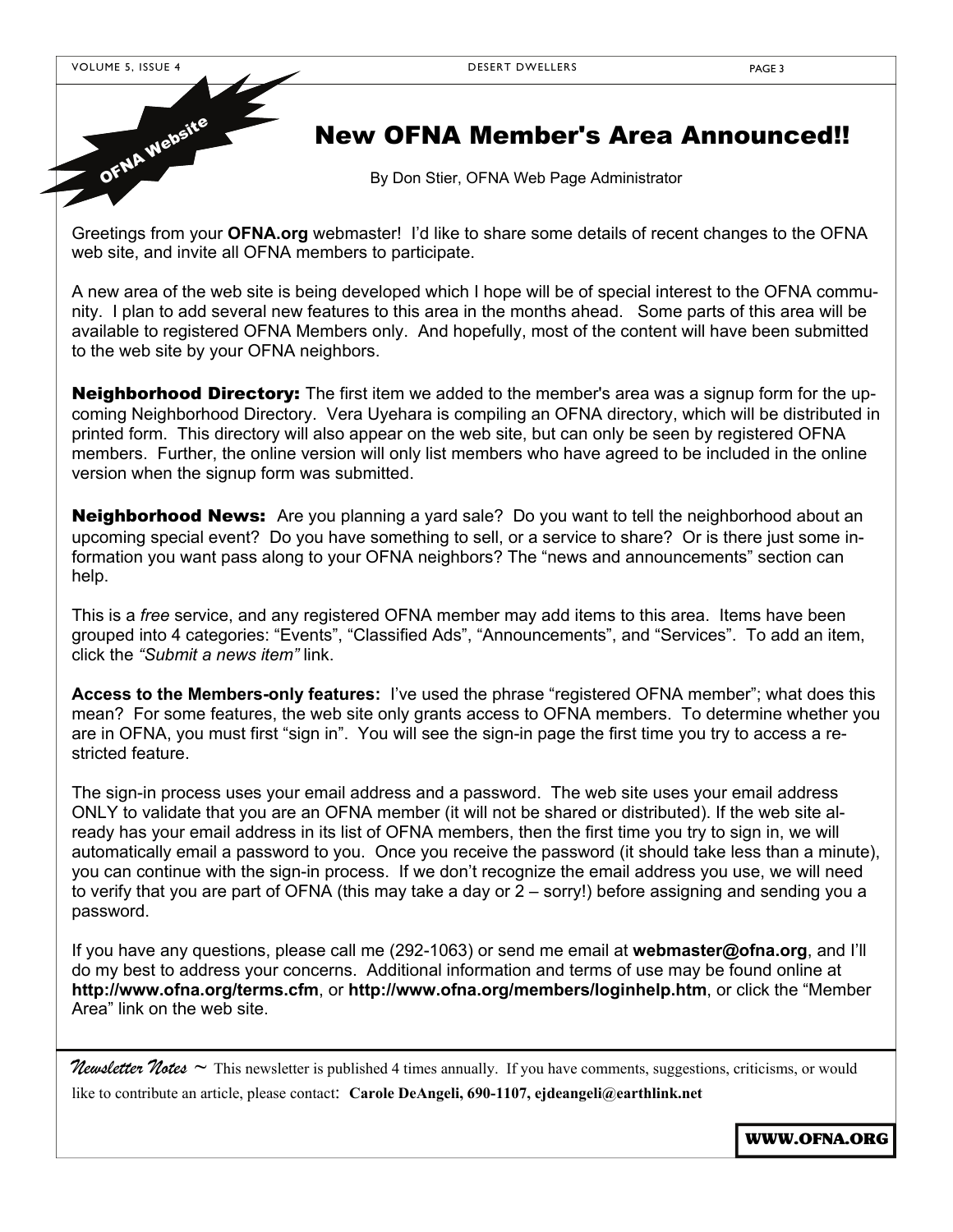# Harris' Hawks – Interesting Neighbors!

 I think that one of the neatest things about our neighborhood is the diversity of wildlife which shares the neighborhood with us. When we moved into the Oracle Foothills area back in 1988, we began seeing all sorts of interesting creatures. From the ubiquitous doves, quail and rabbits to the less frequently seen species like raccoons, bobcats, foxes and Gila monsters, this is a pretty busy community!

 Several years ago I was headed to work and as I was pulling out of my driveway onto Canyon View, I saw a group of seven dark colored hawks swooping through the arroyo across the street. While my undergraduate training was in Wildlife Biology, I was at a loss to identify these

guys. I found their behavior confusing as well. I had always thought of hawks as solitary beings, and here was a whole gang of them out looking for breakfast. When I got back home that evening I pulled out my old Peterson's Guide and identified the birds as Harris' hawks. Their scientific name is *Parabuteo unicinctus*.

 I'm sure that many of you have seen the hawks. While I haven't seen them yet this year, I suspect they are close by. They are medium sized hawks, about 18-23 inches in length, with wingspans of around 40- 47 inches. Adults weigh about two pounds. They are dark brown, with beautiful rust colored shoulder patches and leg feathers, and they have a white band on the end of their



tail. My research informed me that we are on the northern limit of the Harris' distribution. They are found from our neck of the woods south into central Chile and other parts of South America. In the United States, the largest population of Harris' occurs in Texas. According to what I have learned, they are year round residents and do not migrate.

 Behaviorally, these guys are very interesting. As I mentioned above, I saw them hunting in a

group. From what I've been able to determine, they are the only hawks which display this kind of behavior. And the group behavior doesn't end with hunting. They also nest in social groups of up to seven birds. The female of the breeding pair builds the nest, which is just a platform of sticks in a small tree or saguaro. The breeding pair shares the responsibility of incubating the clutch of two to four eggs, with the occasional assistance of other members of the group. When the chicks hatch, the male parent and some group members bring food to the nest, while the female and her helpers stay with the nest and feed and nurture the chicks. After about 45 days, the chicks can fly and begin to leave the nest. They join the cooperative group about two months after birth. I haven't yet seen a nesting site in the neighborhood, but my guess its that there is one close by. A local hawk expert with whom I spoke told me that the Harris' hawks stay pretty close to home, and their hunting areas are relatively small in comparison to some other birds of prey. Has anyone seen a nest site in the 'hood?

 There's another interesting behavior I observed and thought was

*(Continued on page 5)*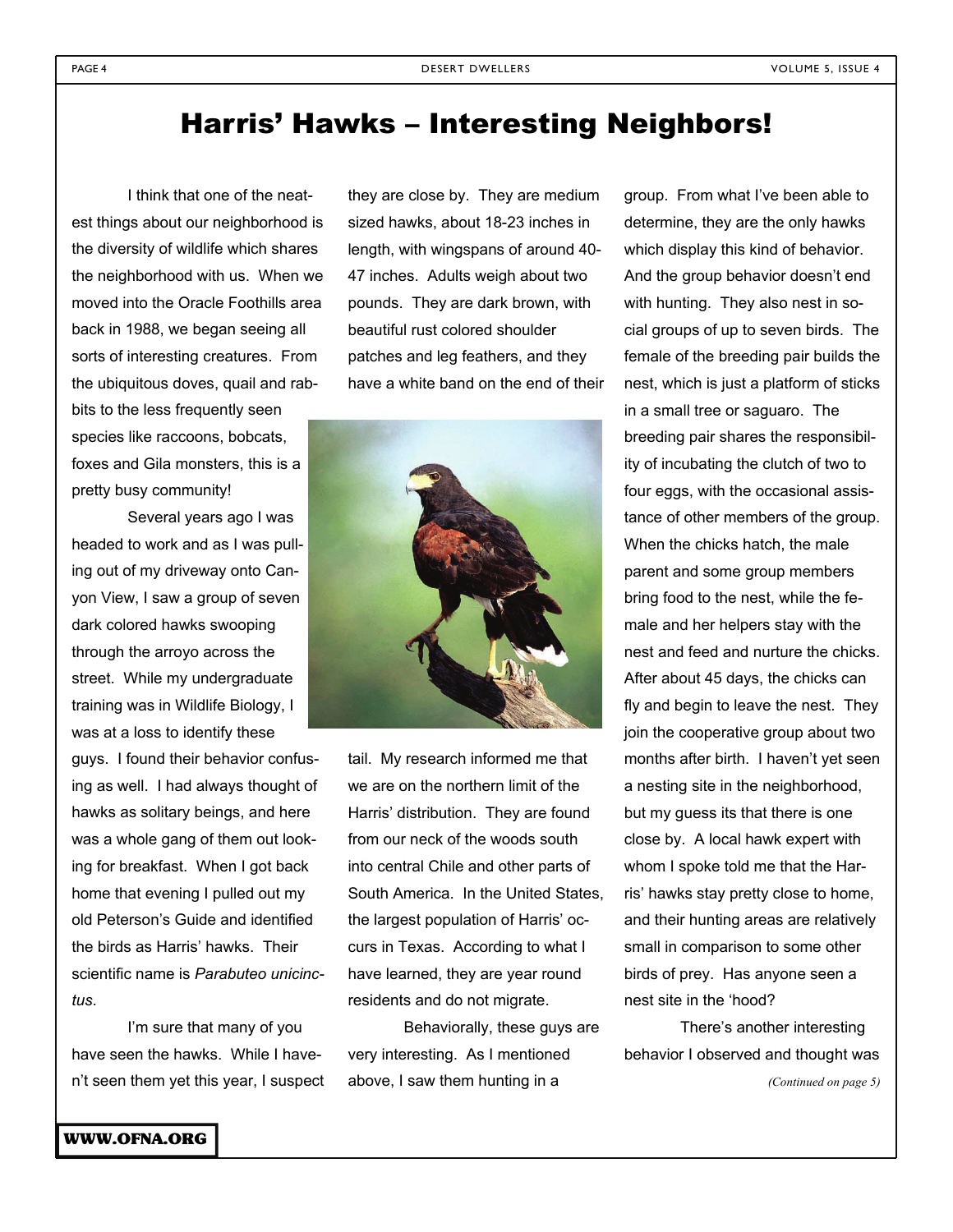#### *(Continued from page 4)*

pretty unusual, but which my reading informs me is pretty standard for Harris' Hawks. I saw a group of about five hawks sitting on a telephone pole and the wires around it. Two of the birds were perched on the shoulders of other birds! I thought this was kind of strange. It didn't seem to be part of a courtship ritual or some kind of reproductive behavior, and it certainly wasn't aggressive in nature. They were just sitting there. Evidently this is common practice with these guys. I don't know if they just want to be up close and personal, or if the bird on top just likes the view better from there. At any rate, it sure does catch

#### the eye.

 Harris' are some of the most popular hawks among falconers. It is evidently one of the most adaptable and successful gamehawks in the world. The hawks which are used in falconry are most often born in captivity. They are evidently quite easy to train, and they get along well with their human handlers.

 The Harris' hawk is just one example of the great variety of wildlife we have in the neighborhood. All these creatures combine with some nice open space with lots of native Sonoran desert vegetation to provide a great habitat for the wild things and us humans as well. Many of our furry

and feathered friends have adapted well to cohabitation with us, and our neighborhood, with its washes and other relatively undisturbed corridors, our plantings of trees and other shrubbery, and pretty dependable sources of water, is a pretty nice home for them. If we keep our eyes open, we can see all kinds of neat things around our homes. I'll try to do some investigation and write a line or two about some of these friends. How about spiny lizards? They sure keep my back yard interesting! Maybe they'll make for some interesting reading in the next newsletter.

*Tom Scarborough* 

### **A Plea for all Dog Owners .. .. ..**

In all my contacts with neighbors in Oracle Foothills, the most frequent complaint I hear is about dog owners who **do not pick up after their pets** as they are walking the neighborhood. As I'm sure you are all aware, Pima County Code requires that dogs be kept on a leash and that the owner immediately clean up solid waste left by the dog. Below is the relevant portion of the Pima County Code:

#### **6.04.030**

Dogs at large prohibited--Penalty--Exceptions. Dog waste removal required--Exceptions--Penalty.

A. The owner of a dog that is found at large upon the streets, sidewalks, alleys, or public property is guilty of a Class 2 misdemeanor pursuant to A.R.S. Section 24-365(A)(5).

B. The owner of a dog that is found at large upon the premises of the owner or upon the private premises of any other person is guilty of a Class 2 misdemeanor pursuit to A.R.S. Section 24-365(A)(5).

D. Penalty. A violation of any provision of this section is punishable by a fine of not less than one hundred dollars nor more than seven hundred fifty dollars, four months in jail, two years' probation, or any combination thereof. No judge may grant probation in lieu of, or otherwise suspend, the imposition of the minimum fine prescribed herein.

E. It shall be unlawful for the owner or person having custody of any dog to fail immediately to remove and dispose of in a sanitary manner any solid waste deposited by such dog on public property or deposited on private property without the consent of the person in control of the property.

> F. Penalties. A person convicted of the offense prohibited by subsection (E) of this section is guilty of a Class 3 misdemeanor, which is punishable by a fine of not less than one hundred dollars nor more than five hundred dollars, thirty days in jail, one year probation, or any combination thereof. No judge may grant probation in lieu of, or otherwise suspend, the imposition of the minimum fine prescribed herein.

Please be considerate of your neighbors. When you walk your dog, **carry a bag** for disposal of the waste. Dogs running loose will be reported to Animal Control.

**Thank you for your cooperation!**

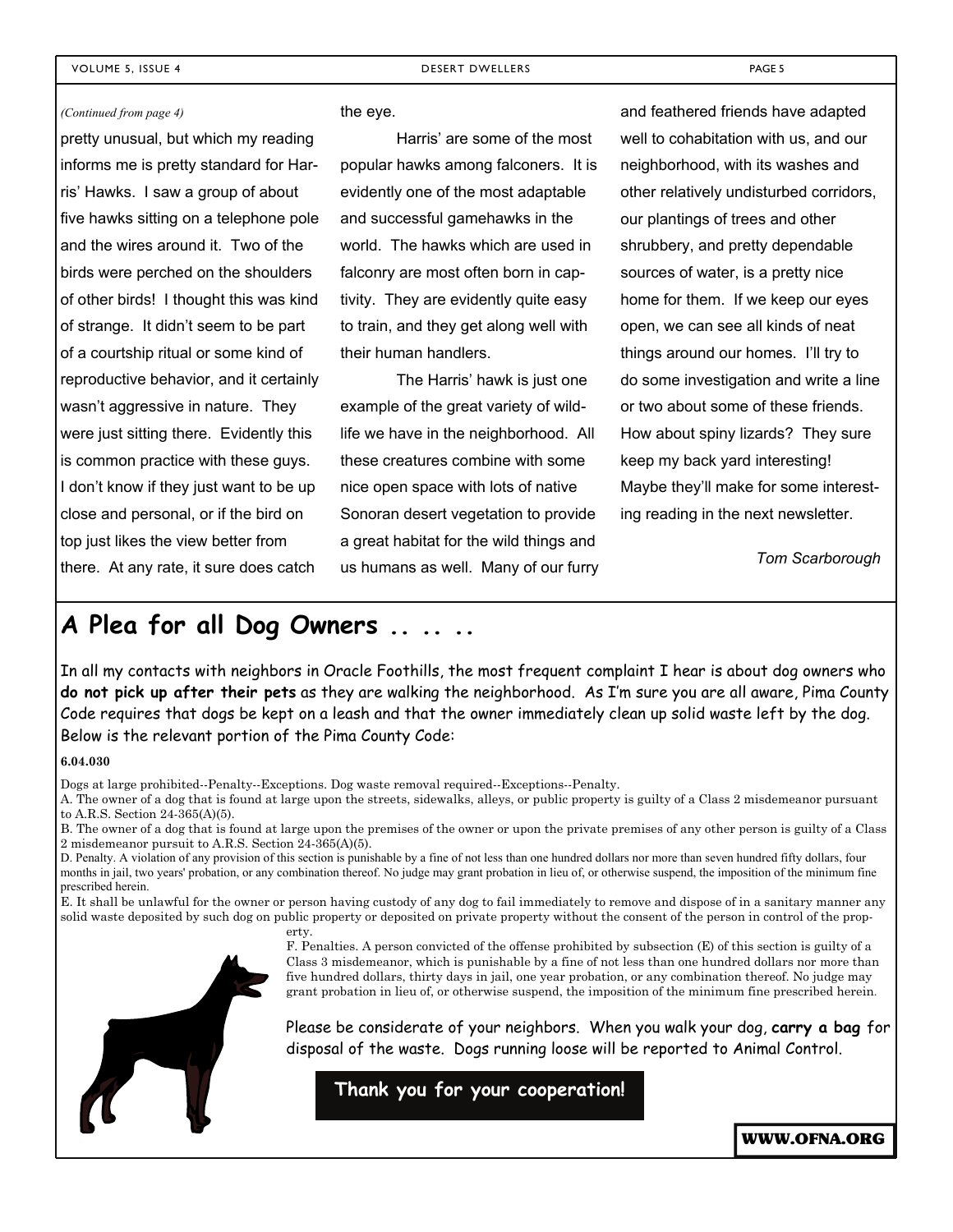### For Faster News . . .

The neighborhood e-mail list is now available on the OFNA website. The list can only be accessed by those who are on it. If you'd like to be on the OFNA **neighborhood e-mail list**, please contact **Kitty Schwartz at K3952S@aol.com.** Also, if your e-mail address changes, please let Kitty know. This list has been a fast, effective tool to inform the neighbors of lost and found items, suspicious solicitors, vandalism and neighborhood events.

### **Cans for Charity**

Please keep bringing your

**aluminum cans** 

to Dick and Elisabeth Buchanan. They recycle them for the St. Vincent de Paul Society. Your help is greatly appreciated! Just drop the bagged cans inside the front patio wall at

**321 E. Yvon Drive** 

# Trees ~ You Gotta Love 'em

*By Julie Roth* 

Maintaining our neighborhood tree population by planting new ones and encouraging volunteers, which is even better, will benefit us all. Established desert trees in favorable sites will survive and grow with nothing more than rainfall. They cool us and delight our eyes. They breath for us and clean the air. But the desert trees in our neighborhood, mostly Palo verde, mesquite and acacia, would love to be loved some more.

Try singling out a volunteer Palo verde. Young trees can be pruned lightly and frequently to direct growth. Clear around it. Give it some water now and then,\* nitrogen-based fertilizer in spring and summer and before we know it, there's a cooling air filter near by. Old trees should be relieved of more than one bunch of the parasite, mistletoe. They will die if there is an invasion of mistletoe. Keeping one bunch of the parasite will leave food for the elegant Phainopepla bird, who lives because of mistletoe. Have the older trees pruned now and then. Water once in awhile. Remove dead trees from the property as they can provide locale for undesirables. That's about all we have to do for the pleasure of their company.

*\*if not near irrigation, carry an old pail with a hole in it to the site. Set it down and let it seep out for a long slow drink.*

The next OFNA Board Meeting will be held on

## January 7, 2003 at 7 pm 5459 N. Agave Dr.

For information call Jay DeAngeli, 690-1107

All are Welcome to attend! A Representative from Pima County will discuss the intersection of Rudasill and Genematas

#### **Lenihan Development Update**

Chris Straub, County Attorney's Office, notified us that Steve Lenihan's appeal regarding use of the utility easement to develop his two vacant lots **has been dismissed**. In return, the County has agreed to drop his Court costs and the requirement that he revegetate the areas he initially bulldozed. The judgment stands that the utility easement running along the wash cannot be used for ingress or egress.

Mr. Lenihan may still be able to develop his lots, but he will have to look for access elsewhere.

For more information on this subject, contact Kitty Scwhartz (k3952S@aol.com) or Jay DeAngeli (ejdeangeli@earthlink.net, 690-1107)

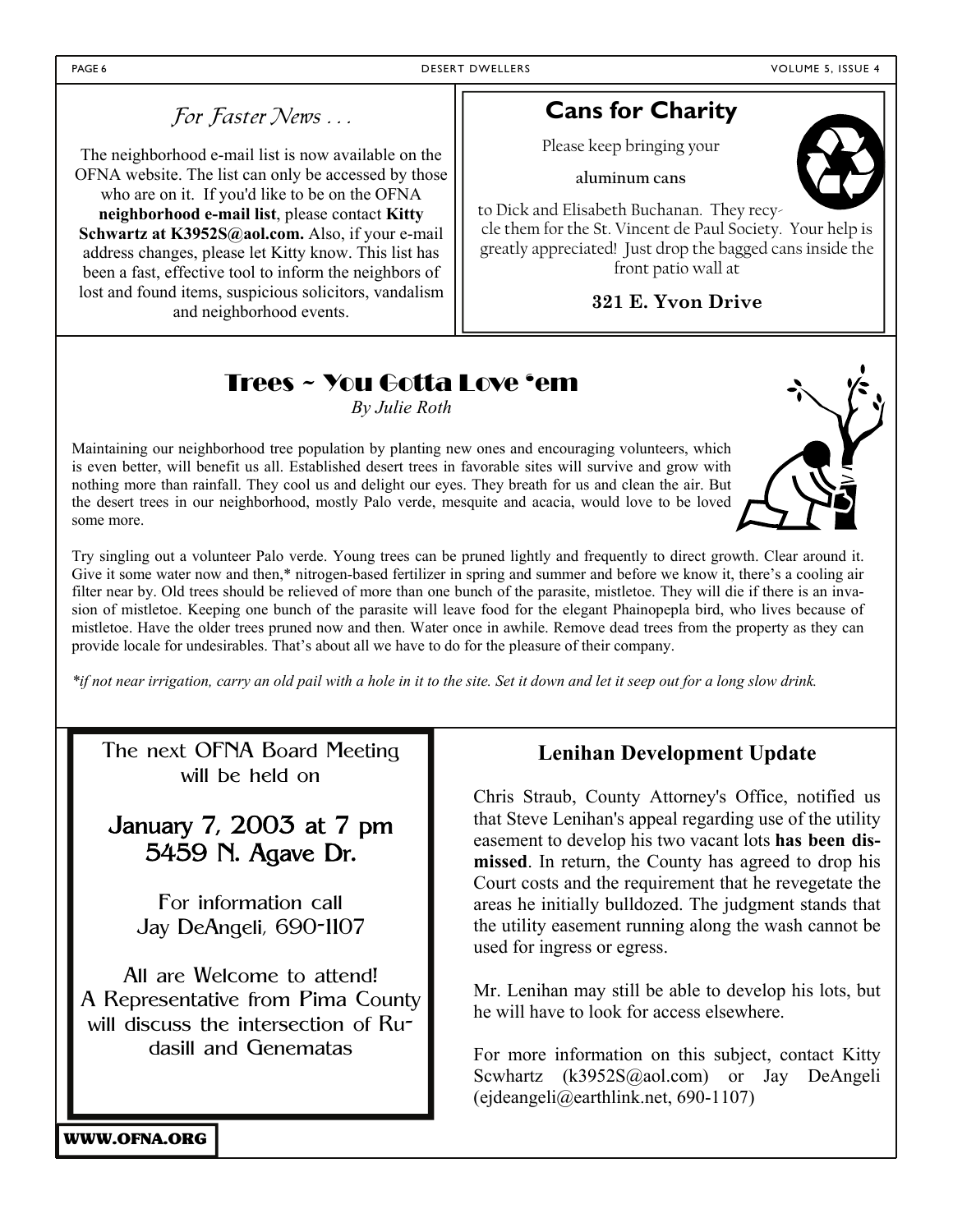

Chantilly Tea Room and Gift Boutique **is Now Open!** 

Chantilly Tea Room and Gift Boutique has now been open for business for a couple of months. Judging by the number of cars in the lot and alongside the roadway, business is very good indeed! The owners have been taken by surprise by the early success and were not prepared for the traffic problems the crowds have created. The Reads are aware of the hazardous situation and are working with OFNA to improve parking and traffic flow.

Chantilly Tea Room is located on the northeast corner of Oracle Road and Genematas Drive. For reservations or information, call Chantilly at **622-3303**.





What is a **Reater**? It is a person who enjoys reading a good book and eating a good meal. It is, also, the name of our **neighborhood book club** that meets once a month to

discuss a pre-selected book over a delicious pot luck dinner that ties in with the theme of the book. The books that we've read so far this year are *The Power of One, John Adams, Barchester Towers, Desert Solitaire, The Poisonwood Bible, Winter Range, The Red Tent, Dear Theo, Caravans, Red Azalea, and Peel My Love Like an Onion.* The last two meetings have been enlivened by Vera Uyehara's slides from Afghanistan and Barbara Schuessler's flamenco dancing! You can pick and choose which books you'd like to read and which meetings you'd like to attend.

We meet the last Wednesday of each month, unless other arrangements are made, 6:30 - 8:30 PM. Any translation of the book is acceptable, video, audio, etc.

# **Neighborhood Picnic THANKS!**

We had a wonderful turnout at our annual picnic held on October 12th. THANKS to all of you who came and enjoyed a beautiful day, good food, and the fellowship of your neighbors. It was fun meeting new people and seeing familiar faces. The kids, as always, had a great time, with the jumping castle, water balloons, piñata, and lots of fun and interesting activities.

I especially want to thank:

- Jay DeAngeli, Don Peters, Richard Schwartz and Merrill Peterson for doing all the cooking
- Kitty Schwartz for the wonderful piñata, and tubs for drinks
- Becky Huddleston for the great tablecloths, plus lots of chips and dips, and help setting up and cleaning up
- Joan Scott for delicious iced tea and lemonade, as well as name tags
- Bill Broyles for garbage cans and bags, set-up and clean-up
- Terry, Brittany and Danielle Marimow and Vera Uyehara for the fabulous children's activities
- Reggie Smith for drinks and chips
- Kim Peterson and Kitty Schwartz for getting all the soda
- Sandy Elder for all the help setting up and cleaning up
- Don Peters for all the time spent helping Jay pre-

pare the barbecue area and put tarps on the sides of the tents

- Hal Fritts and Merrill Peterson for taking photos
- Sig and Nan Eisner for graciously allowing us to use their land, electricity and water
- Don Stier for lots of help setting up and cleaning up
- Barbara Schuessler for setup and cleanup help
- Dick Buchanan for getting the ice
- Kim Peterson, Don and Marie Peters, Stuart Hoenig and Barbara Peck for water balloons
- Suzanne Ellenbogen for obtaining the drinking water
- Jay DeAngeli for many hours invested in shopping, marinating chicken, setting up and cleaning up
- Everyone else who assisted in set-up and clean up
- Thanks, too, for all the delicious dishes everyone brought!

If I missed calling you out specifically, please forgive me, it is not intentional, and I do appreciate your help! If you were unable to attend the picnic this year, please make plans to join us next fall. Once again, a very big **THANK YOU** to everyone who helped make this year's party such a success!

> Carole DeAngeli 2002 OFNA Party Coordinator